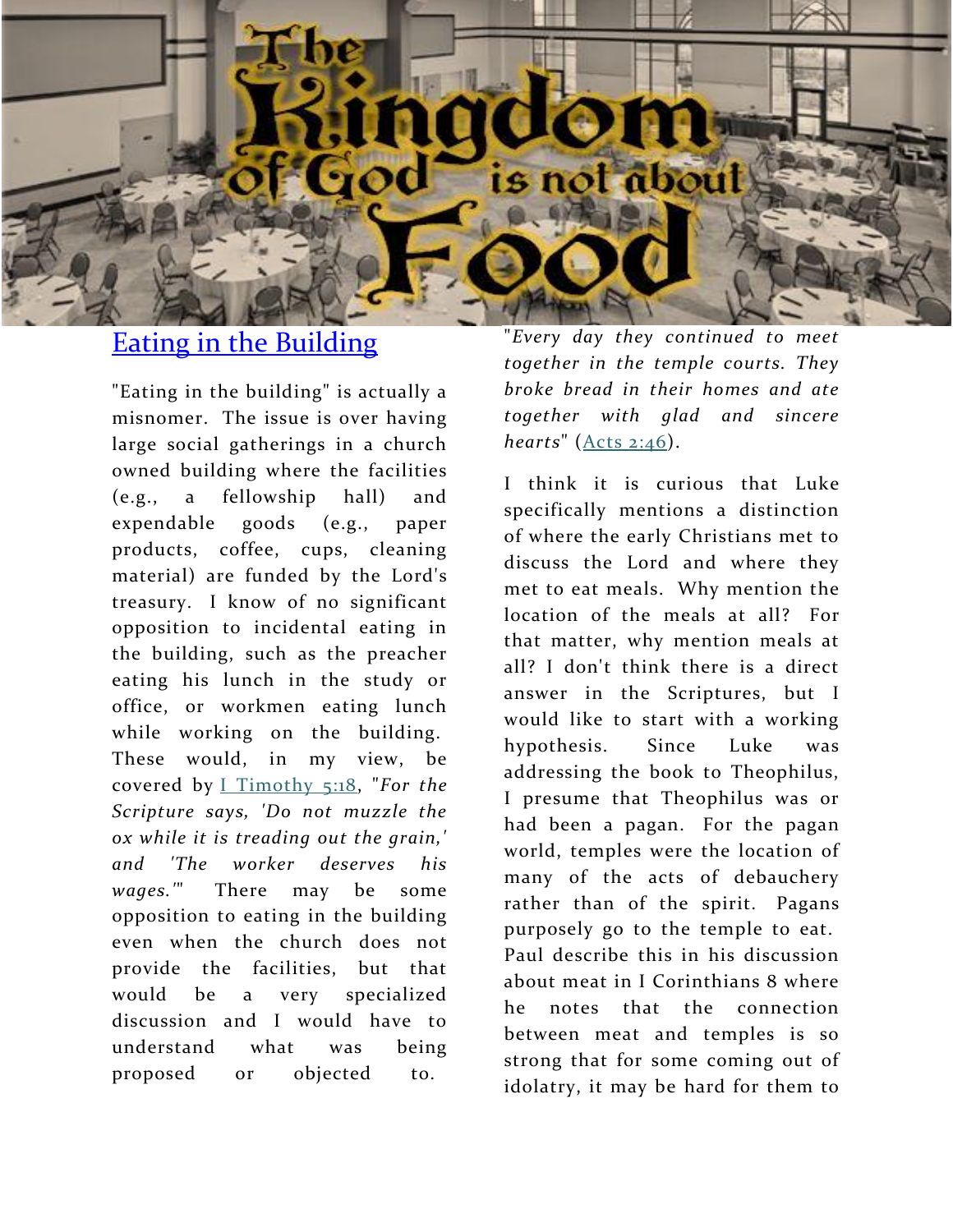now separate them. I think Luke wanted to make sure that the pagans understood that this new religion that was coming was not one based on food and drink, but on the spirit filled life.

That then goes along with Romans [14:17-21](http://biblia.com/bible/nkjv/Romans%2014.17-21)

"*For the kingdom of God is not a matter of eating and drinking, but of righteousness, peace and joy in the Holy Spirit, because anyone who serves Christ in this way is pleasing to God and approved by men. Let us therefore make every effort to do what leads to peace and to mutual edification. Do not destroy the work of God for the sake of food. All food is clean, but it is wrong for a man to eat anything that causes someone else to stumble. It is better not to eat meat or drink wine or to do anything else that will cause your brother to fall.*"

Although Paul is discussing eating meat versus not eating meat, the overall principle still applies. It would seem that the 'no meat' crowd of Paul's day were just as zealous of their position as the vegans are in our day. However, the kingdom of God is not about food. He does not want people to start associating discussions on food as if they are somehow tied to spirituality. Tying food to religion is a practice of the pagans. From an attention getter, it was obviously a good practice as there never seemed to be a lack of rabble near the

pagan temples whenever someone needed to start a riot.

# "…the kingdom of God is not about food."

In Matthew 14 (the same story is in John 6) when Jesus fed the five thousand, it says that he fed them out of compassion because they had come to listen to him all day and it was still a distance to find food. I think it was commendable that the people would go out of their way to hear Jesus. Jesus offering to feed them would have just been a bonus. They could not have claimed that they came just because they expected to be fed because they were not promised food. However, once they ate, their whole disposition changed. They went from being pleasantly surprised to expecting it all the time. They shifted from coming to hear the Word due to their own interest to being self-absorbed. So in [John](http://biblia.com/bible/nkjv/John%206.26-27)  [6:26-27,](http://biblia.com/bible/nkjv/John%206.26-27) "*Jesus answered, 'I tell you the truth, you are looking for me, not because you saw miraculous signs but because you ate the loaves and had your fill. Do not work for food that spoils, but for food that endures to eternal life, which the Son of Man will give you. On him God the Father has placed his seal of approval.'*" From [John 6:35-59](http://biblia.com/bible/nkjv/John%206.35-59) Jesus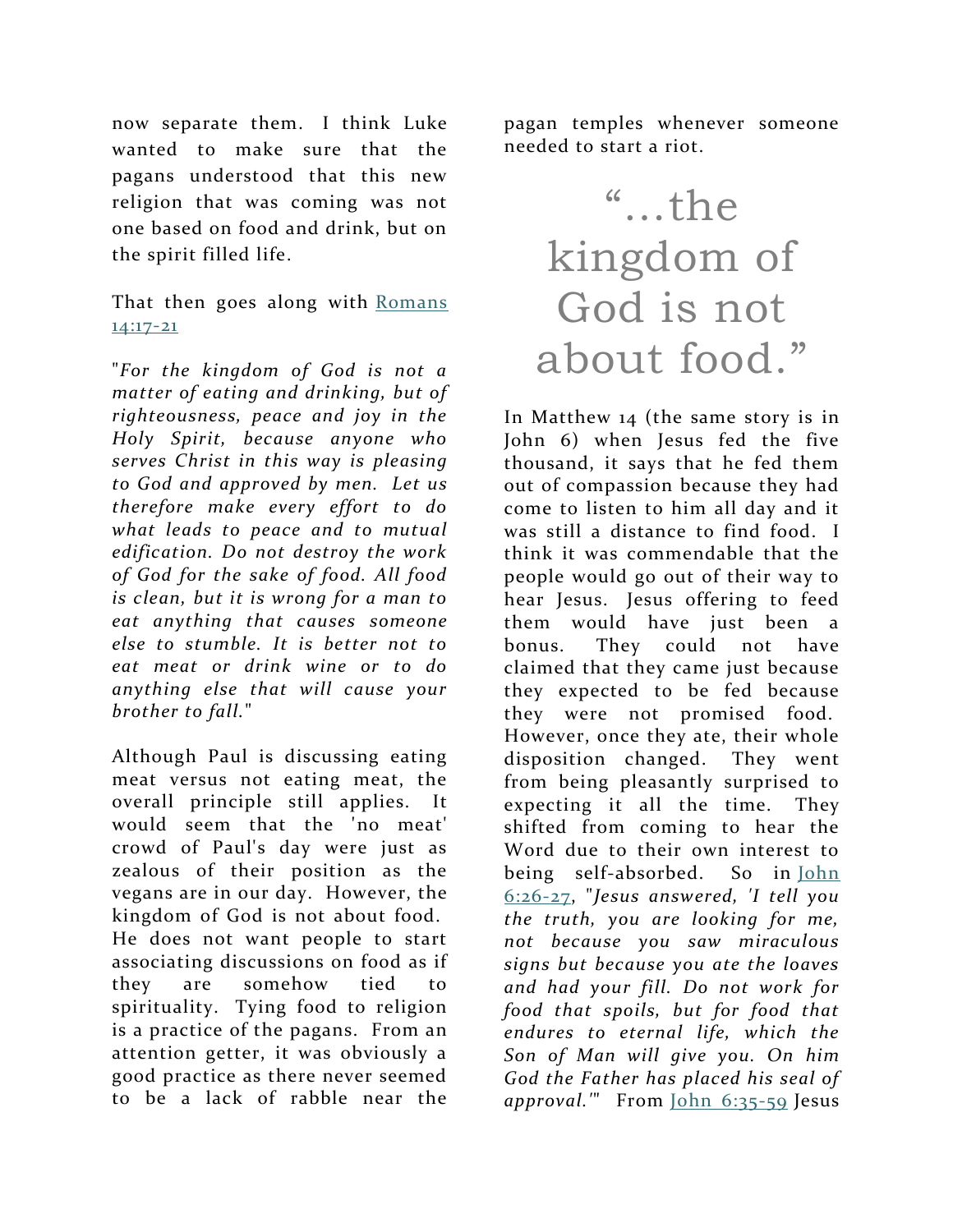gives a discourse on the real bread. Jesus had a crowd that was following their stomachs and were not interested in the Word that they were supposed to digest. We can tell with our 20-20 hindsight that the crowd completely missed the point and were upset with the teaching. However, Jesus did not apologize nor did he give into their desire to be fed. He stated a hard principle in [John 6:63,](http://biblia.com/bible/nkjv/John%206.63) "*The Spirit gives life; the flesh counts for nothing. The words I have spoken to you are spirit and they are life.*" This then had the obvious effect so that in verse 66, "*From this time many of his disciples turned back and no longer followed him.*" Jesus understood that men tend to be drawn by their stomachs and that a strong draw like that is a distraction from getting to the real importance of the Word.

At best, therefore, it is unwise to associate food with the services. It is completely foolish to use food as an enticement to get people to come to services (a sometime reason given for having a meal after services). Jesus showed that men were easily swayed by food and once given food they were inclined to forget even recent spiritual concepts. Many people in our day think they are smarter than Jesus and want to try anyway.

I would offer these observations that I have made concerning places that have potluck dinners at the building.

- A few people will quietly slip out of the services "a few minutes early" in order to make sure everything is all set up so that things go smoothly.
- Some people will bring food that has a good aroma. Even those that are still in their seats will smell it. Food smells are a strong distraction.
- Some people will even come to services late (or skip Bible class) in order to prepare their food (either to make sure it is hot or cold).

To me that just reinforces the idea that Jesus was trying to teach. Food interferes in spiritual life. It does not enhance it.

This gives a bit more background to Paul's comments in [I Corinthians](http://biblia.com/bible/nkjv/I%20Corinthians%2011.17-22)  [11:17-22](http://biblia.com/bible/nkjv/I%20Corinthians%2011.17-22)

"*In the following directives I have no praise for you, for your meetings do more harm than good. In the first place, I hear that when you come together as a church, there are divisions among you, and to some extent I believe it. No doubt there have to be differences among you to show which of you have God's approval. When you come together, it is not the Lord's Supper you eat, for as you eat, each of you goes ahead without waiting for anybody else. One remains hungry, another gets drunk. Don't you have homes to eat and drink in? Or do you despise*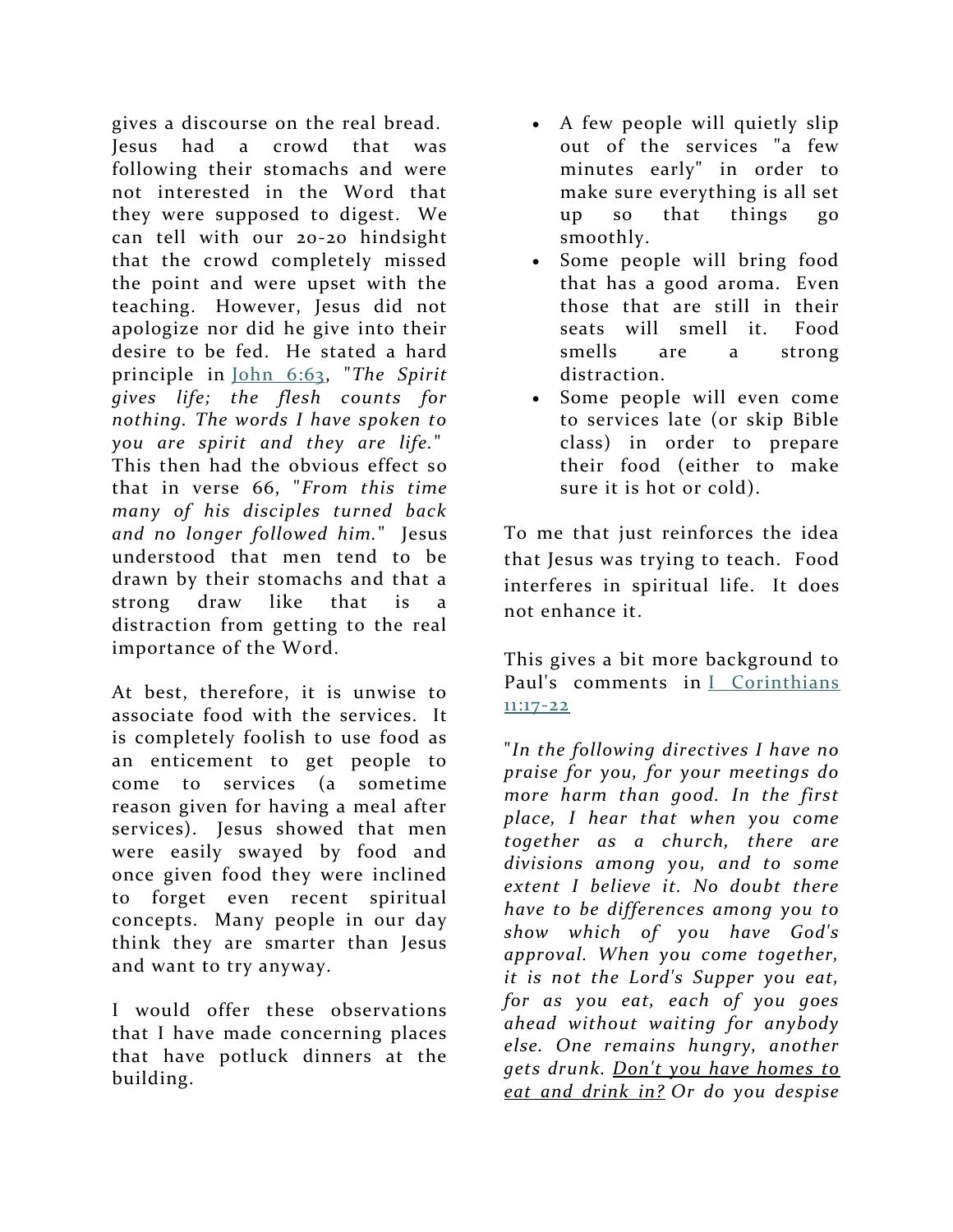*the church of God and humiliate those who have nothing? What shall I say to you? Shall I praise you for this? Certainly not!"*

What has always stuck out for me in this passage is the rhetorical question of "Don't you have homes to eat and drink in?" I've heard many point out that Paul was addressing an abuse of the Lord's Supper and not a social gathering that occurs at a time completely unrelated to the Lord's Supper. I would grant that. However, I think there were more issues at work than just the Lord's Supper. He was chewing them out about the Lord's Supper because they were not taking that part seriously enough. Again it was the issue of the stomach trying to encroach on the territory of the spirit. While we like to think of ourselves as being superior to the flaws of men of 2000 years ago, we have the same problems and the same temptations.

Some preachers suggest that Paul was claiming that they were bringing in a common meal for this time, but I don't see that Paul claims they had the wrong elements for the Supper. He only suggested that they participated in it like it was a free-for-all. They did not wait for everyone and some drank and ate too much and some did not get any. Basically they forgot that the purpose of getting together on the Lord's Day was not a matter of physical desires, but of a spiritual need.

Paul's stated solution to the problem of the stomach versus the spirit is for meals to be eaten at home. I think a rational argument could be made for Paul's statement to be hyperbole for a more generic "eat somewhere else" rather than a strict requirement to always eat at home, but it is pretty hard to get it to mean "you can still eat in the assembly, just not close to the Lord's Supper." He had the option of telling them to just eat at another time, which would then imply that it could be at the same place, just at a different time. Since he specified a place where they should be eating their meals, he eliminates the place of worship assembly as that location.

#### **The Lord's Money**

I need to take a detour for a bit in this discussion in order to talk about authorization for a building. In order to discuss the building, though, I need to establish a couple of things about the funds of the church. I doubt that I am explaining anything new here, I'm just trying to tie the associations together.

The collection of contributions that we make every first day of the week, we authorize from 1 Corinthians [16:1-2,](http://biblia.com/bible/nkjv/1%20Corinthians%2016.1-2) "*Now about the collection for God's people: Do what I told the Galatian churches to do. On the first day of every week, each one of you should set aside a sum of money in keeping with his income, saving it up, so that when I come no*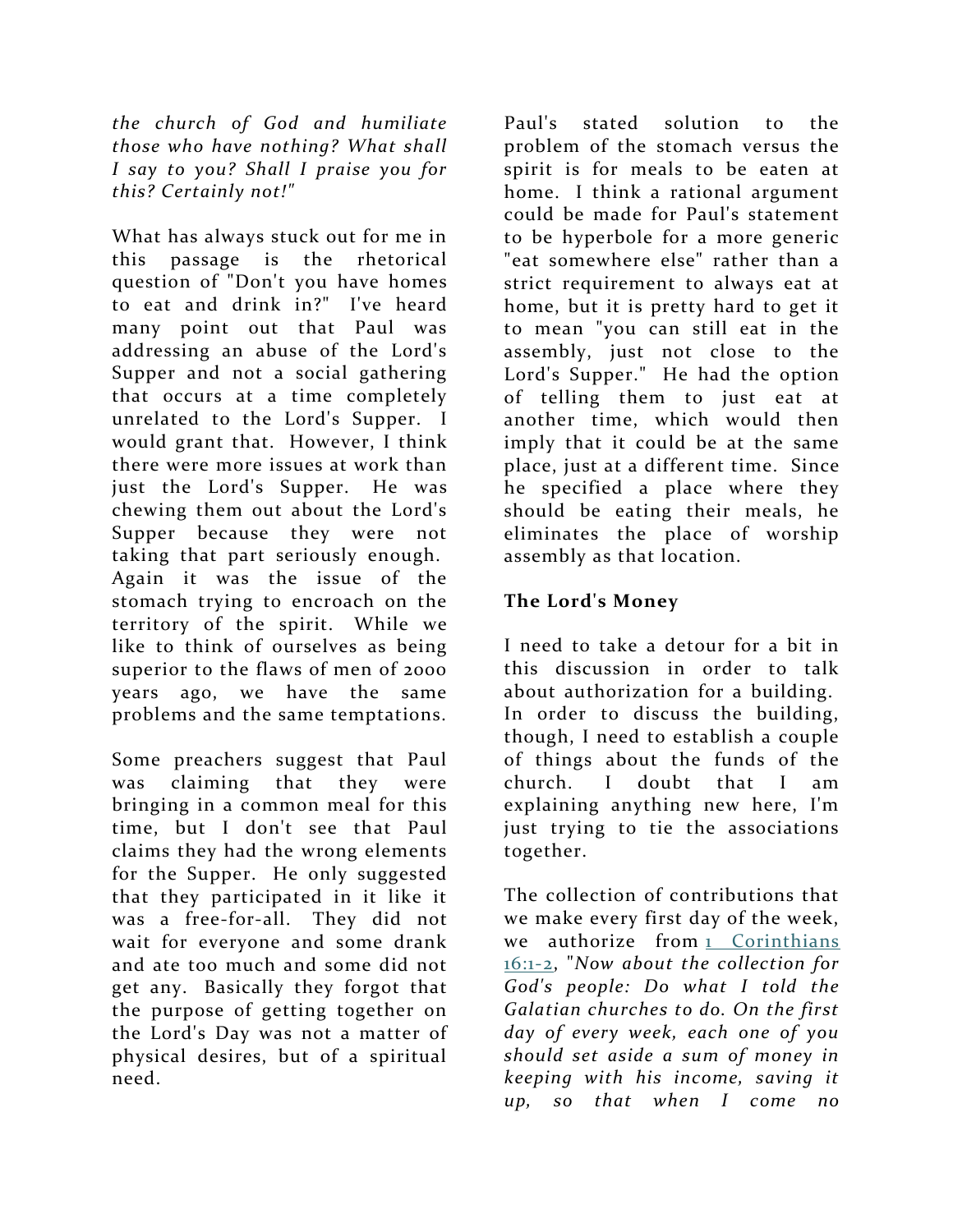*collections will have to be made.*" Here we find that the collection was to be made every first day of the week and that it could be pooled to meet a future need. This gives us both the authority to collect money and to have things like savings accounts for it. But whose money is it? Does it belong to the congregation or to God?

#### In Acts  $5:1-5$ :

"*Now a man named Ananias, together with his wife Sapphira, also sold a piece of property. With his wife's full knowledge he kept back part of the money for himself, but brought the rest and put it at the apostles' feet. Then Peter said, "Ananias, how is it that Satan has so filled your heart that you have lied to the Holy Spirit and have kept for yourself some of the money you received for the land? Didn't it belong to you before it was sold? And after it was sold, wasn't the money at your disposal? What made you think of doing such a thing? You have not lied to men but to God." When Ananias heard this, he fell down and died. And great fear seized all who heard what had happened.*"

In this particular case Ananias sold property that he did not have to sell and gave the money to the apostles which he could have kept any percentage of the money that he wanted to. However, he evidently wanted more praise for his deeds than his deeds deserved. As such he was told that he did not lie to men, but to God. That is an unusual saying because the reality is that he did lie to men -- or so he thought. If he was just giving the money to the church, then he would have been lying to men. Since he was actually lying to God, then it must mean that the money became God's as soon as he laid it at the apostle's feet.

This is important when looking at how we spend the money that is collected. Some people think that it is just the money of the congregation and therefore it is allowed to be spent in any way that the congregation would like. Since it actually belongs to the Lord, then it needs to be spent on things the Lord authorizes.

## **The Building**

I once met an elder in the church who said, "There are many things that we do for which we have no authority. The building is just one of them." I'm going to categorically deny that statement. Our goal should always be to do everything because we are convinced that we are authorized to do that. Sometimes our authority is very broad, such as "do whatever you like". That is still a type of authority. If we are given that broad of authority, then we can do anything that we want. For example we are allowed to eat meat or not eat meat (Romans 14). It does not matter. If we don't eat meat, we can honestly say that we have authority for that position. If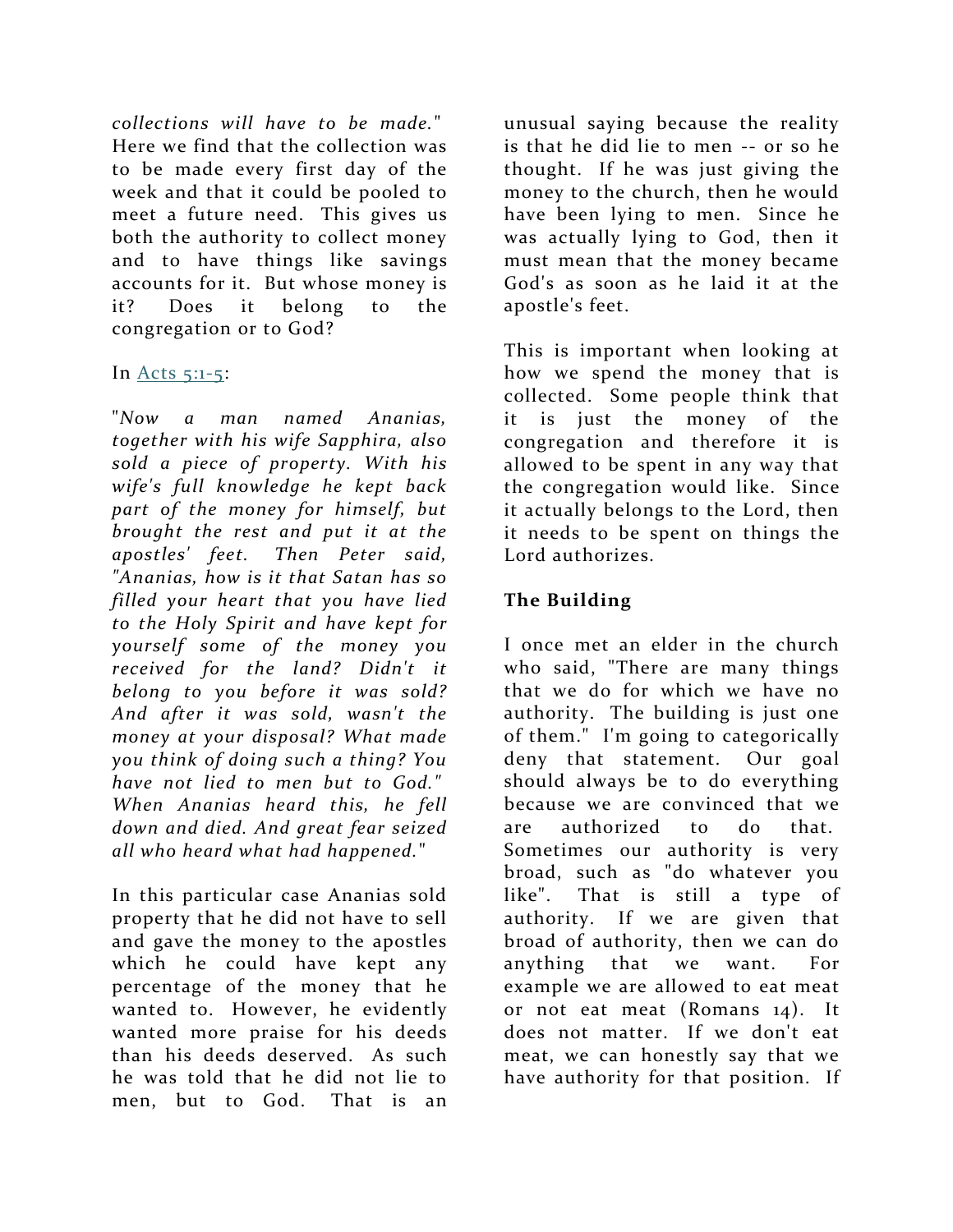we do eat, we can still claim we have been given authority.

Generically we are told to assemble together. (*I* Corinthians [5:4,](http://biblia.com/bible/nkjv/I%20Corinthians%205.4)  $\frac{11:18}{20}$ ,  $\frac{20}{33}$ . The fact that we are told to assemble by necessity means that there must be a place. We are not told much about where the early disciples met. We have examples of them meeting in the temple  $(Acts_2:46)$ , in synagogues [\(Acts 13:5\)](http://biblia.com/bible/nkjv/Acts%2013.5), outside by a river [\(Acts](http://biblia.com/bible/nkjv/Acts%2016.13)   $16:13$ ), in upper rooms [\(Acts 20:8\)](http://biblia.com/bible/nkjv/Acts%2020.8), and in people's houses [\(Romans](http://biblia.com/bible/nkjv/Romans%2016.5)  [16:5\)](http://biblia.com/bible/nkjv/Romans%2016.5). When Paul asked the question in [I Corinthians 11:17-22,](http://biblia.com/bible/nkjv/I%20Corinthians%2011.17-22) "*Don't you have homes to eat and drink in?*", he implies that the church in Corinth was meeting in a building that was not a home. That building could have been rented, donated, rent free or owned -- we don't know and have no way of knowing. There is no indication that I can find that they ever built and financed their own buildings, but seeing how they freely used the Jewish buildings for the same purpose (the synagogues), they obviously displayed no moral objections over the use of buildings that were dedicated to the study of God. Jesus also taught in the synagogues (Matthew  $4:23$  and  $9:35$ , Luke  $4:44$ ) and never once complained of unauthorized spending on frivolous buildings. However, Jesus did talk about the abuse of such places of study.

"*So when you give to the needy, do not announce it with trumpets, as the hypocrites do in the synagogues* 

*and on the streets, to be honored by men. I tell you the truth, they have received their reward in full*" [\(Matthew 6:2\)](http://biblia.com/bible/nkjv/Matthew%206.2).

"*And when you pray, do not be like the hypocrites, for they love to pray standing in the synagogues and on the street corners to be seen by men. I tell you the truth, they have received their reward in full*"  $(Mat$ hew  $6:5)$ .

"*Everything they do is done for men to see: They make their phylacteries wide and the tassels on their garments long; they love the place of honor at banquets and the most important seats in the synagogues; they love to be greeted in the marketplaces and to have men call them 'Rabbi'*" [\(Matthew 23:5-7\)](http://biblia.com/bible/nkjv/Matthew%2023.5-7).

For some Jews the synagogues were just one more opportunity to show off and to demonstrate their importance to the rest of the world. Church buildings and those that build them are very often fulfilling the same desire that the Pharisees used them for. Obviously we need to avoid doing the same things they did. Some people erect architectural wonders for their place of service. For whose glory? They often claim for God's glory, but who are they really trying to impress? Take the Sistine chapel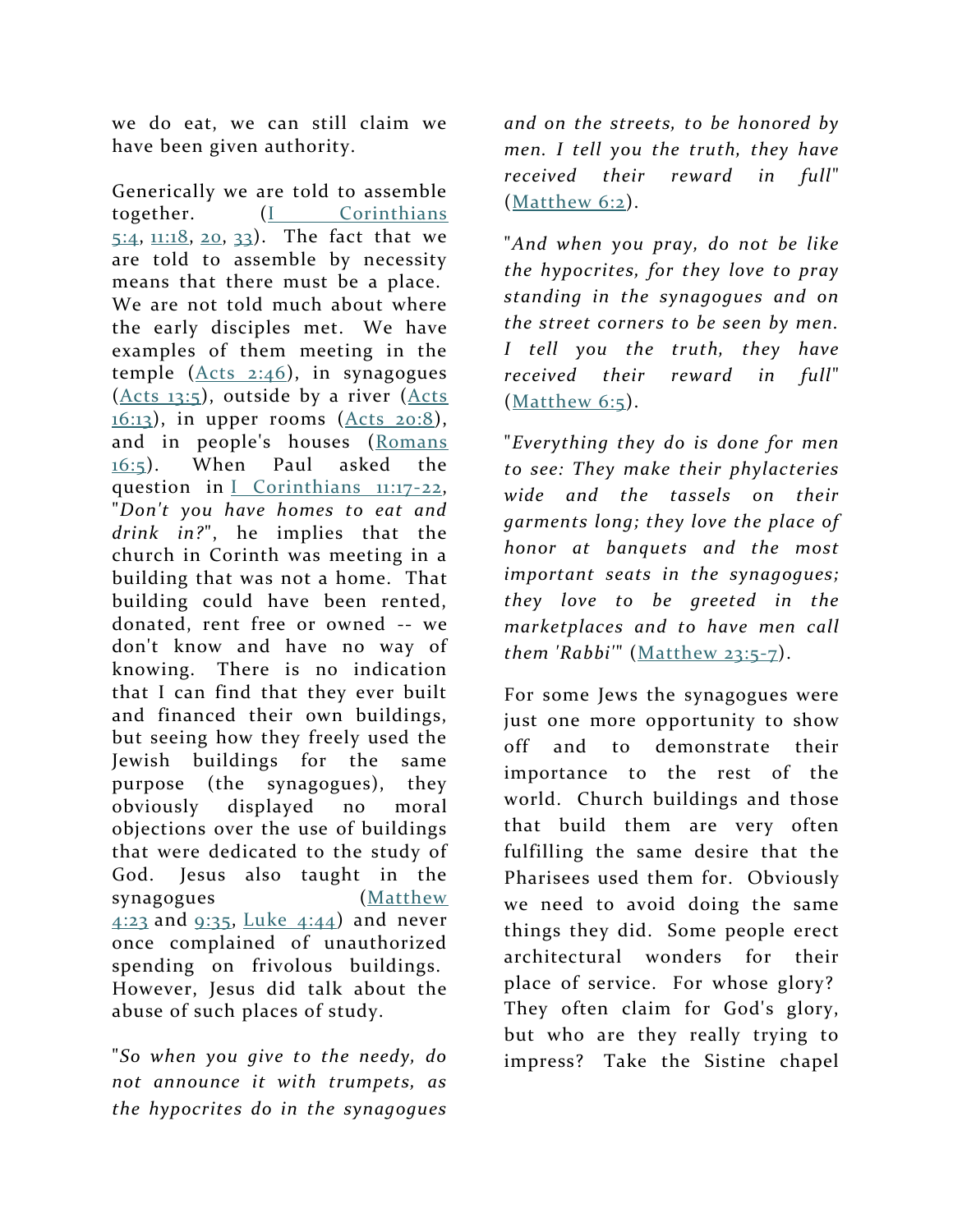for example. Who gets mentioned more often, God or Michelangelo?

Also, twice Jesus cleaned up the temple courts because they were engaging in practices that were not acceptable. In [John 2:13-16,](http://biblia.com/bible/nkjv/John%202.13-16)

"*When it was almost time for the Jewish Passover, Jesus went up to Jerusalem. In the temple courts he found men selling cattle, sheep and doves, and others sitting at tables exchanging money. So he made a whip out of cords, and drove all from the temple area, both sheep and cattle; he scattered the coins of the money changers and overturned their tables. To those who sold doves he said, "Get these out of here! How dare you turn my Father's house into a market!"*"

And

#### [Matthew 21:12-13,](http://biblia.com/bible/nkjv/Matthew%2021.12-13)

"*Jesus entered the temple area and drove out all who were buying and selling there. He overturned the tables of the money changers and the benches of those selling doves. "It is written," he said to them, " 'My house will be called a house of prayer,' but you are making it a 'den of robbers.'"*"

I could easily imagine someone trying to justify selling animals in the temple because people came

from a long way off and they would need an animal to offer prescribed sacrifices. In fact, the law allows for the exchange of money for animals whenever anyone needed to travel a long way.

"*But if that place is too distant and you have been blessed by the LORD your God and cannot carry your tithe (because the place where the LORD will choose to put his Name is so far away), then exchange your tithe for silver, and take the silver with you and go to the place the LORD your God will choose. Use the silver to buy whatever you like: cattle, sheep, wine or other fermented drink, or anything you wish. Then you and your household shall eat there in the presence of the LORD your God and rejoice*" [\(Deuteronomy 14:24-26\)](http://biblia.com/bible/nkjv/Deuteronomy%2014.24-26).

In our modern way of thinking Jesus would be accused of being overly zealous. The law allowed for the exchange of money for animals in order to fulfill the sacrifices of the law. Yet Jesus said such an exchange was not to be done in the temple courts. The law of Moses had no such restriction (i.e., the law is silent about selling in the temple). Was Jesus just being picky for no reason? Or was there a principle involved that was lost by the Jews of his day.

Let me suggest that it was never in God's plan that the temple be used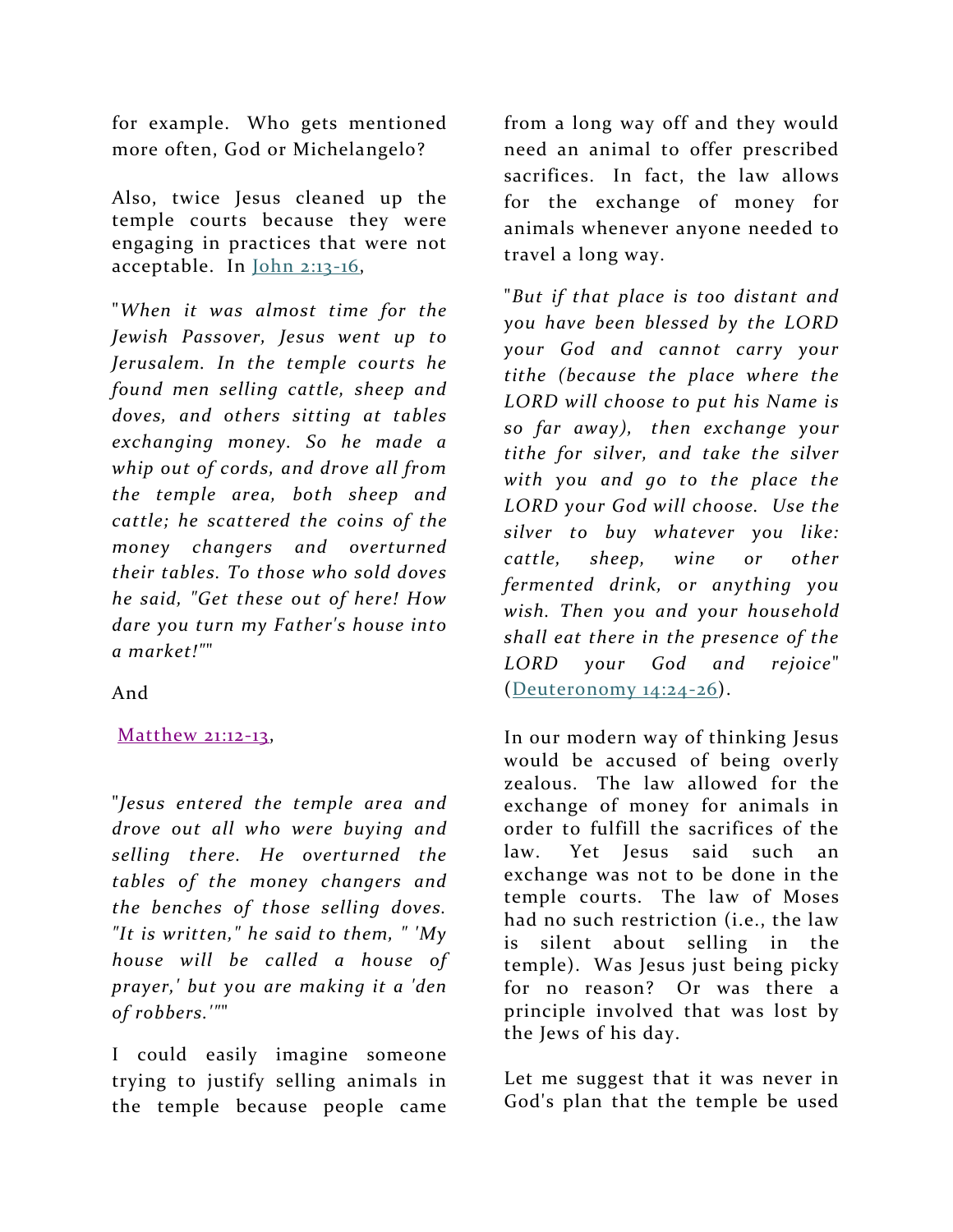for both physical and spiritual things. It was his house and was to be honored above the carnal affairs of the world. Even in things that are commanded, like exchanging silver to buy animals for sacrifice, there is a principle at work because God's house is a house of prayer.

So, while we take authority to build a building based primarily on the example that synagogues existed and were tacitly approved, there is still a lot of questions about those buildings. Synagogues were buildings dedicated to the service of God. According to most of the Jewish web sites that I looked up, "synagogue" is a rough translation into Greek of the Hebrew for "house of assembly" or "house of prayer". So we are back to the temple at least by partial function if not by actual feature.

In the New Testament, though, the Christians in assembly are referred to as the house of God [\(Hebrews](http://biblia.com/bible/nkjv/Hebrews%2010.21)  [10:21\)](http://biblia.com/bible/nkjv/Hebrews%2010.21) rather than the physical building in which they meet. The claim is often made that the building is therefore not a holy structure, because the people are the things designated to be holy. However, that actually is not an accurate use of the word holy. Objects are holy when they are dedicated to the service of God. In Numbers 16 when Korah rebelled, we find that the censers that Korah and his followers used were considered holy [\(Numbers 16:37\)](http://biblia.com/bible/nkjv/Numbers%2016.37) even though those who presented them were destroyed by the Lord

for being presumptuous. By extension, the building is dedicated to the service of God (i.e., holy) because it was bought with God's money for the purpose of serving God. That does not mean that we have to bow to it or treat it with special clothing or anything else. It just means that we need to recognize that the building is not "our" building, it's God's building.

The implication of the building belonging to God is that it should therefore be used for the things that honor God.

## **Fellowship Halls**

Fellowship Halls are a bit harder to discuss. The New Testament does not mention fellowship halls. tried looking up a history of the fellowship hall as it is currently used and I can't find any definitive reference. It seems to have quickly appeared somewhere in the 19th century. It made its way into the churches of Christ somewhere just after WWII. Regardless, it is not a very old innovation. Since it was something that was recently (relatively) introduced, it would seem to me that the burden of proof is on those who wanted to add it.

Most people will call it a fellowship hall when in reality that is just another name for a dining facility. I can only surmise, but I have to assume that reason they are called "fellowship halls" and not dining halls is because there is a strong desire to give the impression that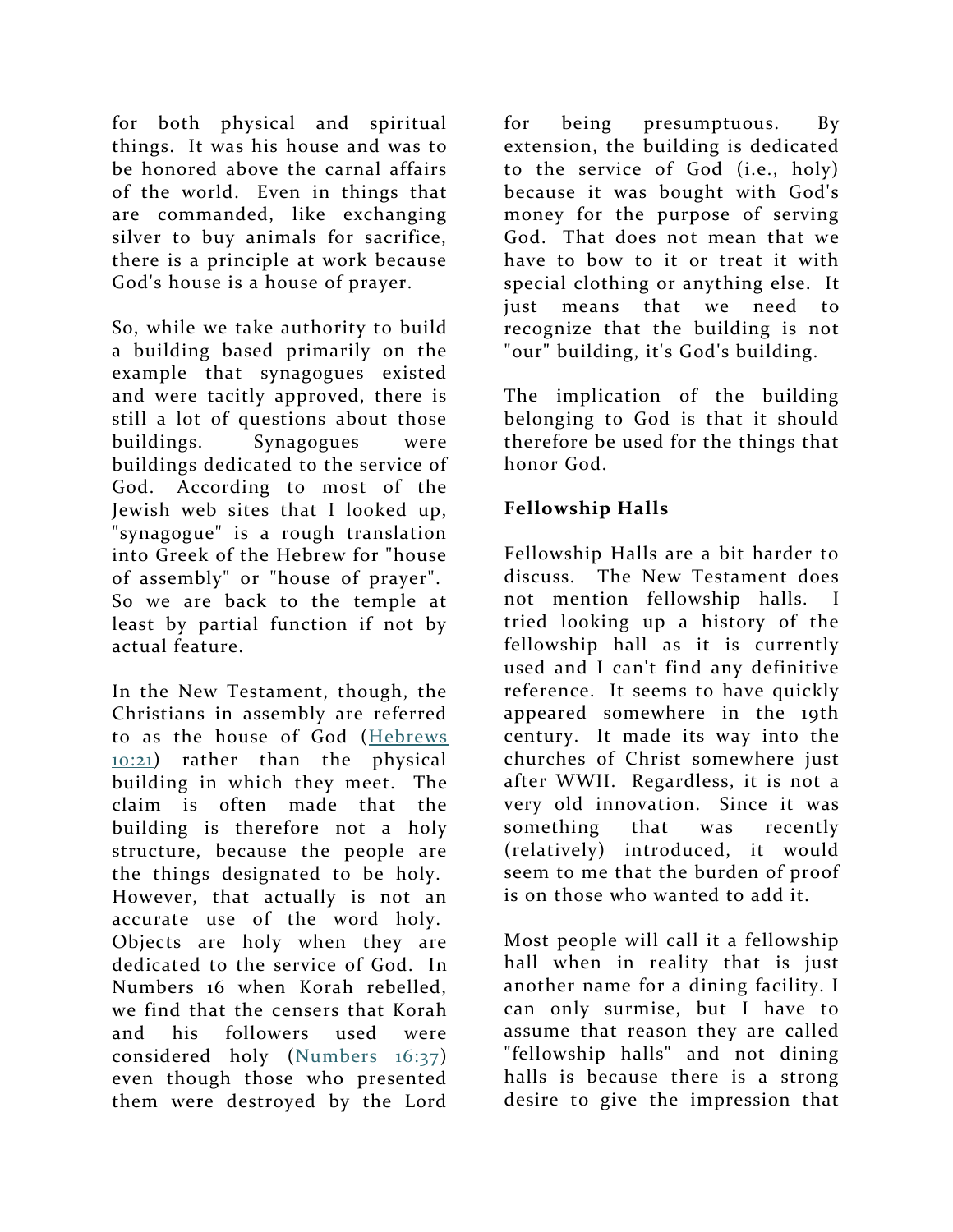"fellowship" is the main reason for it and not eating. I would further guess that such designations were very important when they were first being introduced in order to give it an aura of biblical legitimacy. "Fellowship" is a biblical word and provides the needed connection. By naming them fellowship halls there is a quiet acknowledgment that directly trying to authorize a dining hall or kitchen is not possible to do (or at least very hard) and by renaming it makes it easier to justify.

Justifications based on a name alone should be very suspect. Even in our discussions we often mention that just because a building has a biblical name on it (e.g., church of God) does not mean that it will stand up to the test of actually belonging to God. So it is with fellowship halls. Just because we call it fellowship does not make it fellowship.

The basic argument to add the fellowship hall (a.k.a. dining facility) is:

- 1. We have a requirement to fellowship one another as part of the process of building up the group. Eating is a perfectly acceptable way of demonstrating our fellowship with one another.
- 2. Since the church has to fellowship one another anyway, the church is authorized to provide a place (by implication).

The counter argument is just about as straightforward:

- 1. The word fellowship is never used in the New Testament in a context were food was the object of the meeting of those in fellowship.
- 2. Fellowship is always used to discuss a spiritual relationship. A building without facilities for eating meets that requirement.

I don't really want to repeat their arguments. They are easy enough to find on the web. However, I would like to go just one step further. A fellowship hall actually works against the building up of the body. As noted in the example of Jesus feeding the 5000, the introduction of food actually detracted from the ability of the followers to hear what Jesus was talking about. Paul mentioned in a couple of places (noted above) that the spirit filled life has nothing to do with food. Paul also told the Corinthians that homes (or at least "not in the assembly") were the appropriate place to go for partaking of food.

#### **Church Financed Fellowship Halls**

Given that eating in the building is at the very least an unwise proposition, what makes us think that God would want to be the one that finances it? I could see if eating together as a large group where somehow encouraged, but I